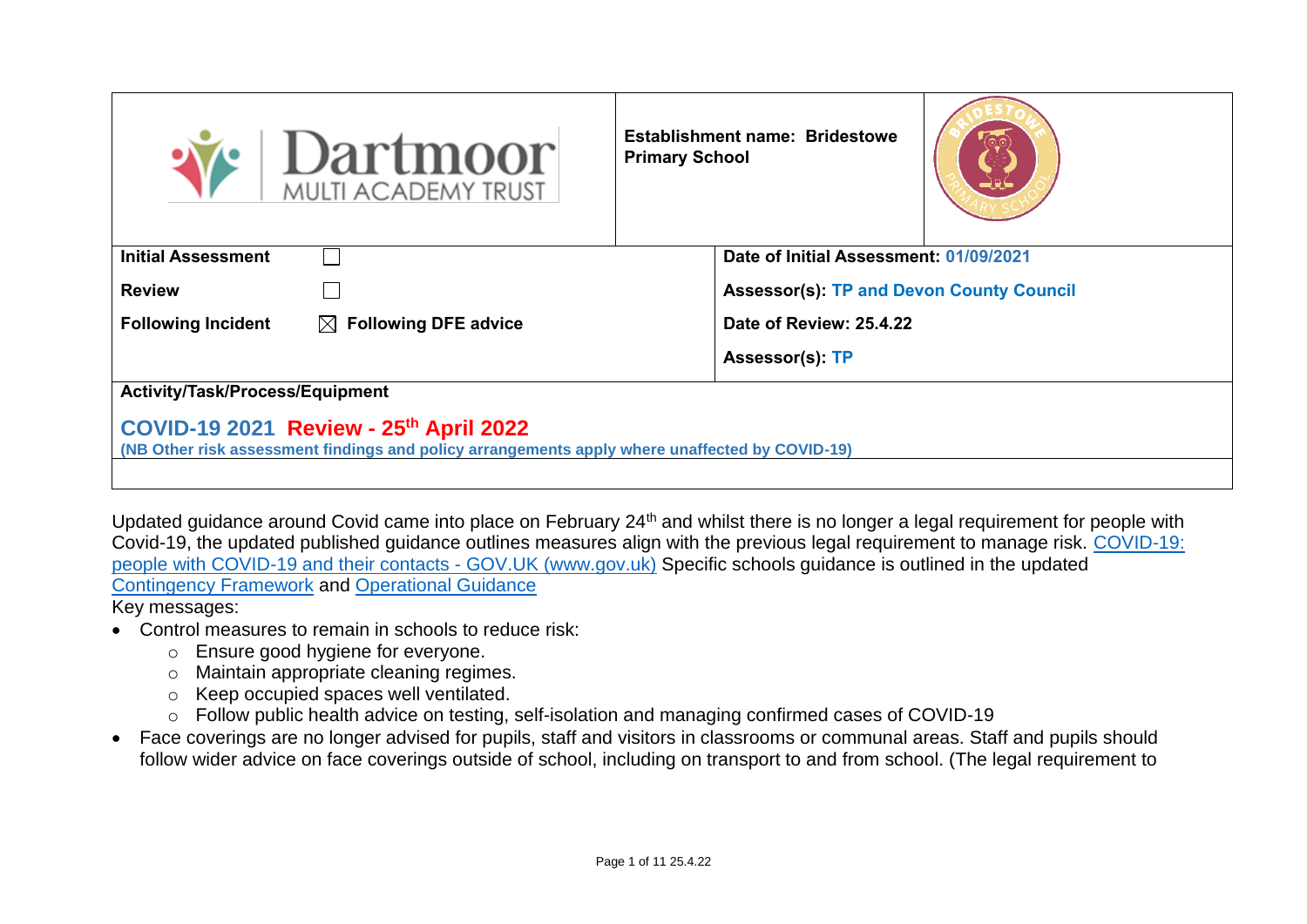wear a face covering no longer applies. However, the government suggests that you continue to wear a face covering in crowded and enclosed spaces where you may come into contact with people you do not normally meet).

## **Self-isolation:**

- If someone develops symptoms or has a positive test result the quidance still advises people to stay at home to avoid passing the infection on to others. Many people may no longer be infectious after 5 days and so as previously, if people have no temperature and negative LFD tests on day 5 and 6 the risk of them being infectious greatly reduces and so can safely return to normal routines.
- The schools operational guidance outlines that in most cases parents and carers agree that a pupil with the key symptoms should not attend the school given the potential risk to others. If a parent or carer insists on a pupil attending your school as a confirmed or suspected case of Covid-19, you can take the decision to refuse the pupil if, in your reasonable judgement, it is necessary to protect other pupils and staff from possible infection with Covid-19. We advise schools to communicate this to parents and encourage parents to follow the latest guidance around isolation if symptomatic.
- Close contacts are no longer required to self-isolate or advised to take daily tests, and contact tracing has ended.

# **Testing:**

- PCR testing is still currently available for anyone with Covid-19 symptoms.
- Regular asymptomatic testing of staff and pupils in mainstream secondary schools will not be expected to continue. Any outstanding test orders from the DfE will now not be delivered.
- Staff and pupils in specialist SEND settings, Alternative Provision, and SEND units in mainstream schools are advised to continue regular twice weekly testing. For further information, see [SEND and specialist settings: additional COVID-19](https://assets.publishing.service.gov.uk/government/uploads/system/uploads/attachment_data/file/1057037/20220223_SEND_guidance.pdf)  [operational guidance \(publishing.service.gov.uk\).](https://assets.publishing.service.gov.uk/government/uploads/system/uploads/attachment_data/file/1057037/20220223_SEND_guidance.pdf)
- In the event of an outbreak, a school may also be advised by their local health team or director of public health to undertake testing for staff and students of secondary age and above for a period of time. This would only be as an exceptional measure and any tests schools have currently should be kept in case they are needed for this. If schools do not have tests available, they will be able to be ordered from the DfE for use if in response to an outbreak.

# **Thresholds:**

For most settings, it will make sense to think about taking extra action if they face severe operational disruption to face-to-face education, however thresholds for when to consider seeking further advice has been updated as below.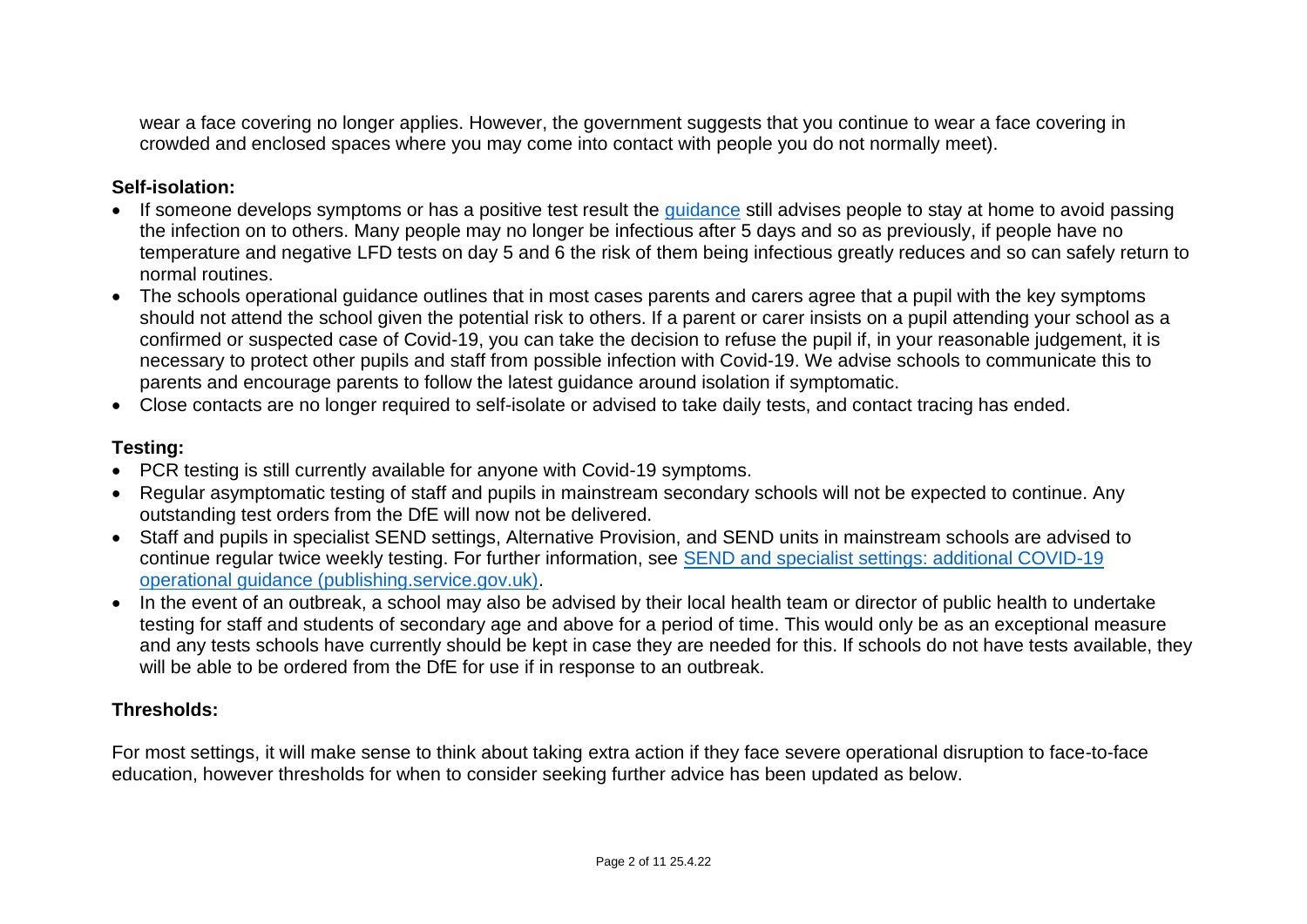For most education and childcare settings may consider seeking advice when:

• a higher than previously experienced and/or rapidly increasing number of staff or student absences due to COVID-19 infection

• evidence of severe disease due to COVID-19, for example if a pupil, student, child or staff member is admitted to hospital due to COVID-19

• a cluster of cases where there are concerns about the health needs of vulnerable staff or students within the affected group

#### **DfE helpline and Smart Survey:**

- The public health advice via the DfE helpline will continue to the end of March 2022. However as prior to half term any mainstream schools will be directed to DCC public health to offer support.
- The Smart Survey reporting has an additional comments section, and this is viewed by the education team, Early years teams, schools transport and the DCC public health team and so if a specific request for support is noted in this it will get the same response as calling the DfE helpline.

## **Summary of hierarchy of controls:**

- Monitor all who have symptoms maintain quarantine arrangements
- Continue to protect the vulnerable/highly vulnerable in line with national guidance and by local risk assessment
- Regular and repeated hand washing/sanitising: on arrival, before food, after washroom visit, on entry/exit to room
- Good respiratory hygiene practice
- Continue to practice good hygiene and cleaning regimes for equipment School to Risk Assess.
- School discipline: policy amended to account for those who disrupt/endanger fellow students/staff.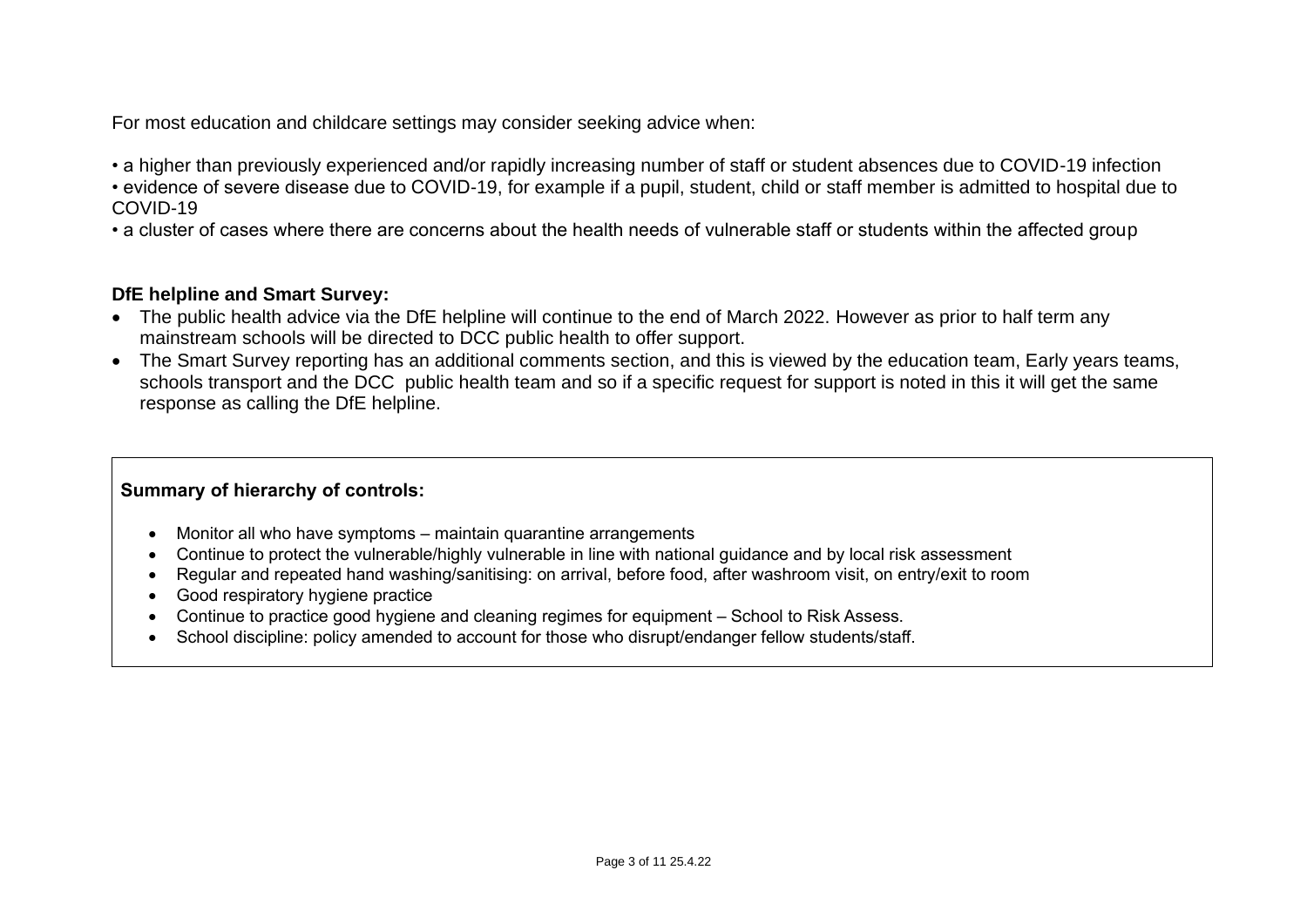| <b>Significant hazard</b>                                                                                                                          | Who/what is at<br>Risk? | <b>Risk</b>    |   |    |                                                                                                                                                                                                                                                                                                                                                                                                                                                                                                                                                                                                                                                                                                                                                                                                                                                                                                                                                                                                                                                                                                                                                                                    |  | Control measures in place |
|----------------------------------------------------------------------------------------------------------------------------------------------------|-------------------------|----------------|---|----|------------------------------------------------------------------------------------------------------------------------------------------------------------------------------------------------------------------------------------------------------------------------------------------------------------------------------------------------------------------------------------------------------------------------------------------------------------------------------------------------------------------------------------------------------------------------------------------------------------------------------------------------------------------------------------------------------------------------------------------------------------------------------------------------------------------------------------------------------------------------------------------------------------------------------------------------------------------------------------------------------------------------------------------------------------------------------------------------------------------------------------------------------------------------------------|--|---------------------------|
|                                                                                                                                                    |                         | L              | S | R  |                                                                                                                                                                                                                                                                                                                                                                                                                                                                                                                                                                                                                                                                                                                                                                                                                                                                                                                                                                                                                                                                                                                                                                                    |  |                           |
| <b>Essential premises services</b><br>Potential for contracting COVID-19<br>via direct or indirect contact with<br>someone displaying symptoms     | Staff, students         | >1             | 5 | >5 | Essential site maintenance should continue as normal<br>Contractors entering site will do so by appointment and will<br>abide by hygiene controls                                                                                                                                                                                                                                                                                                                                                                                                                                                                                                                                                                                                                                                                                                                                                                                                                                                                                                                                                                                                                                  |  |                           |
| <b>Staff or students with symptoms</b><br>Potential for contracting COVID-19<br>via direct or indirect contact with<br>someone displaying symptoms | Staff, students         |                |   |    | No staff to attend if they test positive for Covid $-$ see guidance<br>If a parent or carer insists on a pupil attending your school, you<br>can take the decision to refuse the pupil if, in your reasonable<br>judgement, it is necessary to protect other pupils and staff from<br>possible infection with COVID-19. Your decision would need to<br>be carefully considered in light of all the circumstances and<br>current public health advice.<br>Contact-free thermometer available if needed.<br>Stocks of tissue, hand-sanitiser and cleaner-sanitiser to be<br>located in this room. PPE also to be on hand for use by staff<br>assisting this person if this is unavoidable (see First Aid<br>section).<br>If visual contamination is evident in the room e.g. saliva on<br>table surfaces etc then PPE in the form of gloves, apron, and<br>respirator to be worn for cleaning. Contaminated area to be<br>pre-treated with Titan sanitiser.<br>Flow chart (v.23.0) from PHE SW to be followed in respect of<br>any person who has tested positive.<br>Actions on flow chart followed depending on test result. If<br>negative, staff or student can return to school |  |                           |
| Increase in positive numbers in<br>school<br>For settings testing pupils, students and                                                             | Staff, students         | $\overline{2}$ | 3 | 6  | Contingency Plan to be developed to respond to increase in<br>$\bullet$<br>number of cases in school which must detail<br>roles and responsibilities<br>$\circ$                                                                                                                                                                                                                                                                                                                                                                                                                                                                                                                                                                                                                                                                                                                                                                                                                                                                                                                                                                                                                    |  |                           |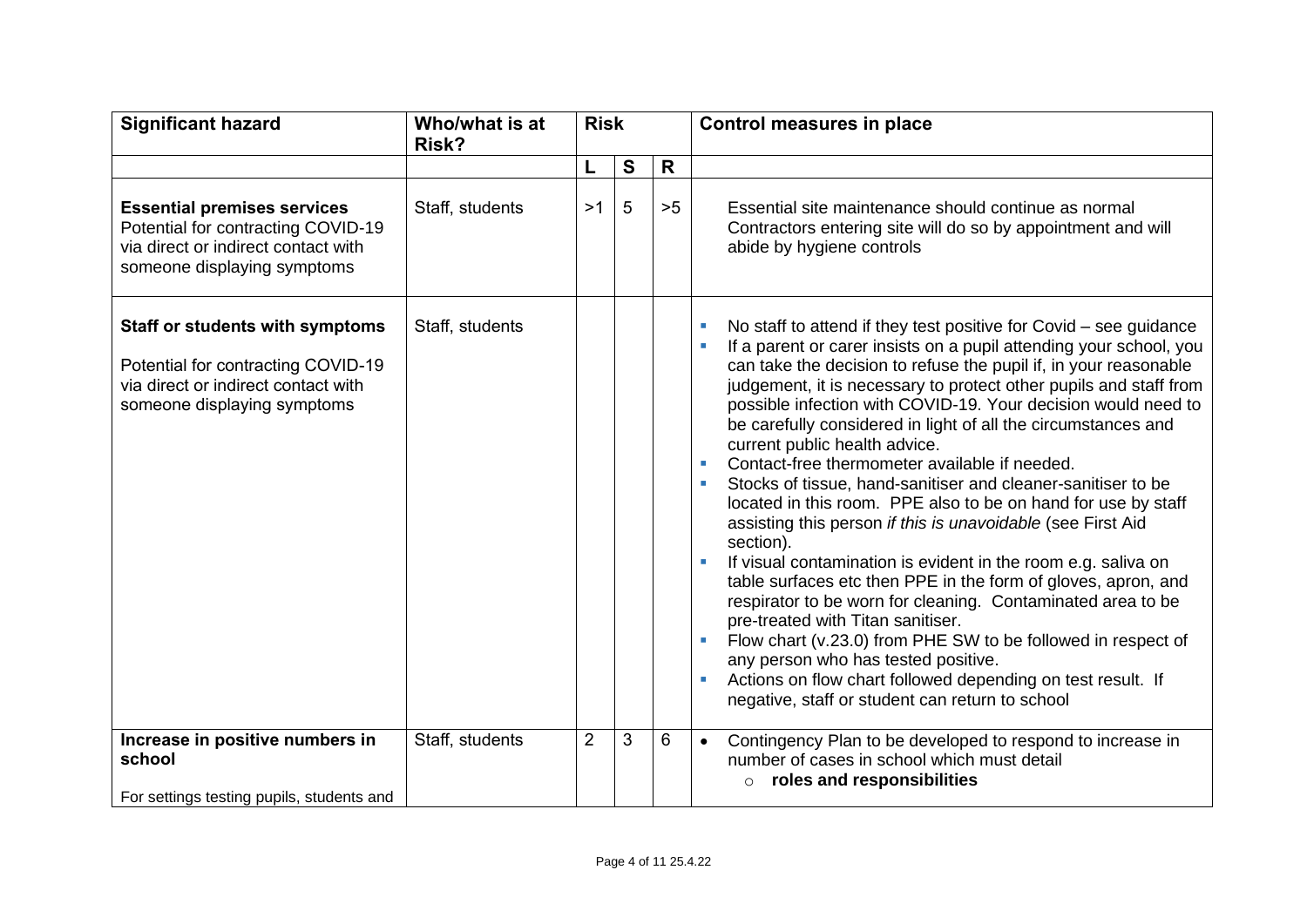| staff in asymptomatic test sites after the<br>summer holidays, this section only<br>applies after the initial two tests are<br>complete. Cases identified in the<br>test-on-return period should not<br>trigger extra measures or escalation<br>to the DfE helpline.<br>Whichever of these thresholds is<br>reached first:<br>5 children, pupils, students or<br>$\bullet$<br>staff, who are likely to have<br>mixed closely, test positive for<br>COVID-19 within a 10-day<br>period;<br>10% of children, pupils, students<br>$\bullet$<br>or staff who are likely to have<br>mixed closely test positive for<br>COVID-19 within a 10-day period |                                                        |   |   |   | actions you would take to put it in place quickly e.g<br>$\circ$<br>additional testing measures, reintroduction of staff<br>wearing face coverings, shielding or other measures,<br>attendance restrictions in extreme cases on advice of<br><b>DfE</b><br>educational continuity: how you would ensure every<br>child receives quantity and quality of education and<br>support to which they are normally entitles<br>how you would communicate changes to all stakeholders<br>Identifying a group that is likely to have mixed closely will be<br>different for each setting. For schools, this could include: • a<br>form group or subject class • a friendship group mixing at<br>breaktimes • a sports team • a group in an after-school activity<br>Refer to Annex in Contingency framework for guidance.<br>Ensure you have read the DfE guidance on Contingency<br>framework Contingency framework: education and childcare<br>settings (publishing.service.gov.uk)<br>Review and reinforce the testing, hygiene and ventilation<br>measures they already have in place.<br>Seek additional public health advice if concerned about<br>transmission in the setting (DfE helpline (0800 046 8687,<br>option 1)<br>Employers should call the Self-Isolation Service Hub on 020<br>3743 6715 as soon as they are made aware that any of their<br>workers have tested positive |
|---------------------------------------------------------------------------------------------------------------------------------------------------------------------------------------------------------------------------------------------------------------------------------------------------------------------------------------------------------------------------------------------------------------------------------------------------------------------------------------------------------------------------------------------------------------------------------------------------------------------------------------------------|--------------------------------------------------------|---|---|---|-------------------------------------------------------------------------------------------------------------------------------------------------------------------------------------------------------------------------------------------------------------------------------------------------------------------------------------------------------------------------------------------------------------------------------------------------------------------------------------------------------------------------------------------------------------------------------------------------------------------------------------------------------------------------------------------------------------------------------------------------------------------------------------------------------------------------------------------------------------------------------------------------------------------------------------------------------------------------------------------------------------------------------------------------------------------------------------------------------------------------------------------------------------------------------------------------------------------------------------------------------------------------------------------------------------------------------------------------------------------------------------|
| Shielding the vulnerable<br>Potential for contracting COVID-19<br>via direct or indirect contact whilst<br>attending school site with elevated<br>consequence.                                                                                                                                                                                                                                                                                                                                                                                                                                                                                    | Staff, students, co-<br>habitants of<br>staff/students | 1 | 4 | 4 | All clinically extremely vulnerable (CEV) children and young<br>people should attend their education setting unless they are<br>one of the very small number of children and young people<br>under paediatric or other specialist care who have been<br>advised by their clinician or other specialist not to attend.<br>Further information is available in the guidance on supporting<br>pupils at school with medical conditions.                                                                                                                                                                                                                                                                                                                                                                                                                                                                                                                                                                                                                                                                                                                                                                                                                                                                                                                                                |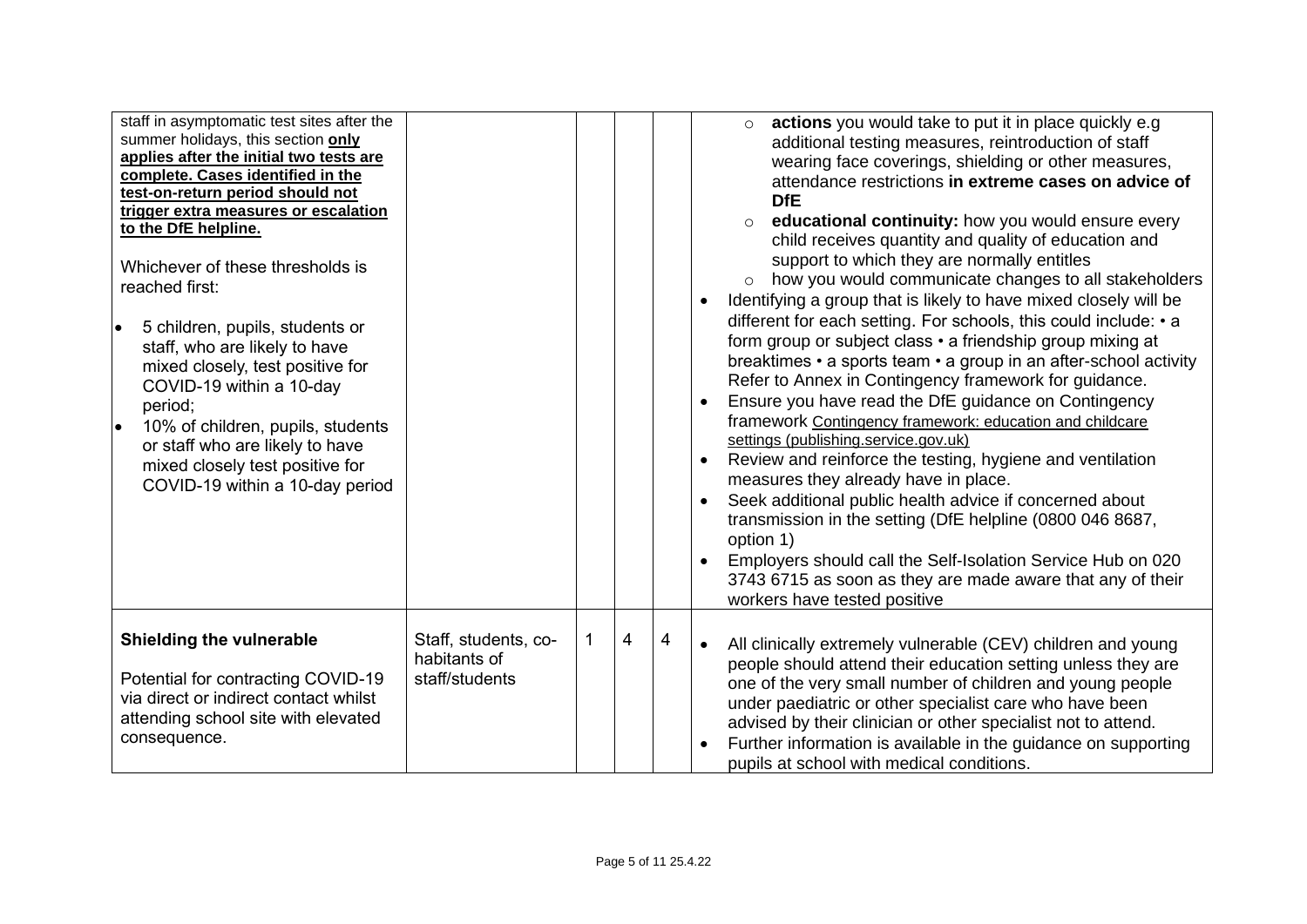|                                                                                                              |                                              |   |   |   | Risk assessments if in place for CEV/CV staff should be<br>$\bullet$<br>subject to ongoing review and updated if there are significant<br>changes in individual circumstances or work patterns.<br>Risk assessments should be in place for pupils with EHCP to<br>identify additional control measures necessary to control the<br>risks to the individual, their peers and the staff who work with<br>them where determined necessary by the SENDCo. A format<br>has been circulated for this purpose.<br>This process should be led by the SENCO<br>These risk assessments should be subject to ongoing review<br>and updated if there are significant changes in individual<br>circumstances.<br>IHCP to be reviewed to ensure all students with medical needs<br>$\overline{\phantom{a}}$<br>can attend with all protective elements of plan in place.                                                                                                             |
|--------------------------------------------------------------------------------------------------------------|----------------------------------------------|---|---|---|------------------------------------------------------------------------------------------------------------------------------------------------------------------------------------------------------------------------------------------------------------------------------------------------------------------------------------------------------------------------------------------------------------------------------------------------------------------------------------------------------------------------------------------------------------------------------------------------------------------------------------------------------------------------------------------------------------------------------------------------------------------------------------------------------------------------------------------------------------------------------------------------------------------------------------------------------------------------|
| <b>Hygiene</b><br>Potential for contracting COVID-19<br>via indirect contact whilst attending<br>school site | Staff, adult co-<br>habitants of<br>students | 1 | 4 | 4 | Hand-hygiene:<br>Ongoing regular hand-hygiene is the principal control for<br>$\blacksquare$<br>indirect transmission.<br>Hand washing or hand sanitising with alcohol hand sanitiser<br>$\overline{\phantom{a}}$<br>must be undertaken at the following times:<br>o Upon arrival at Tutor base at day's start<br>After using a washroom<br>Before and after food<br>$\circ$<br>Upon entering and leaving any teaching space<br>After coming in from outside recreation<br>Upon final departure<br>$\circ$<br>o After removing PPE or a face covering<br>Therefore, hand- sanitiser must be available at the entrance/s<br>to each teaching space and entrance/exit points.<br>Staff to undertake hand-hygiene after handling pupils' work.<br>Hand hygiene should also be undertaken after use of any<br>shared resource.<br>Staff should supervise hand-sanitising in teaching spaces.<br>All visitors must wash/sanitise their hands upon arrival and<br>departure. |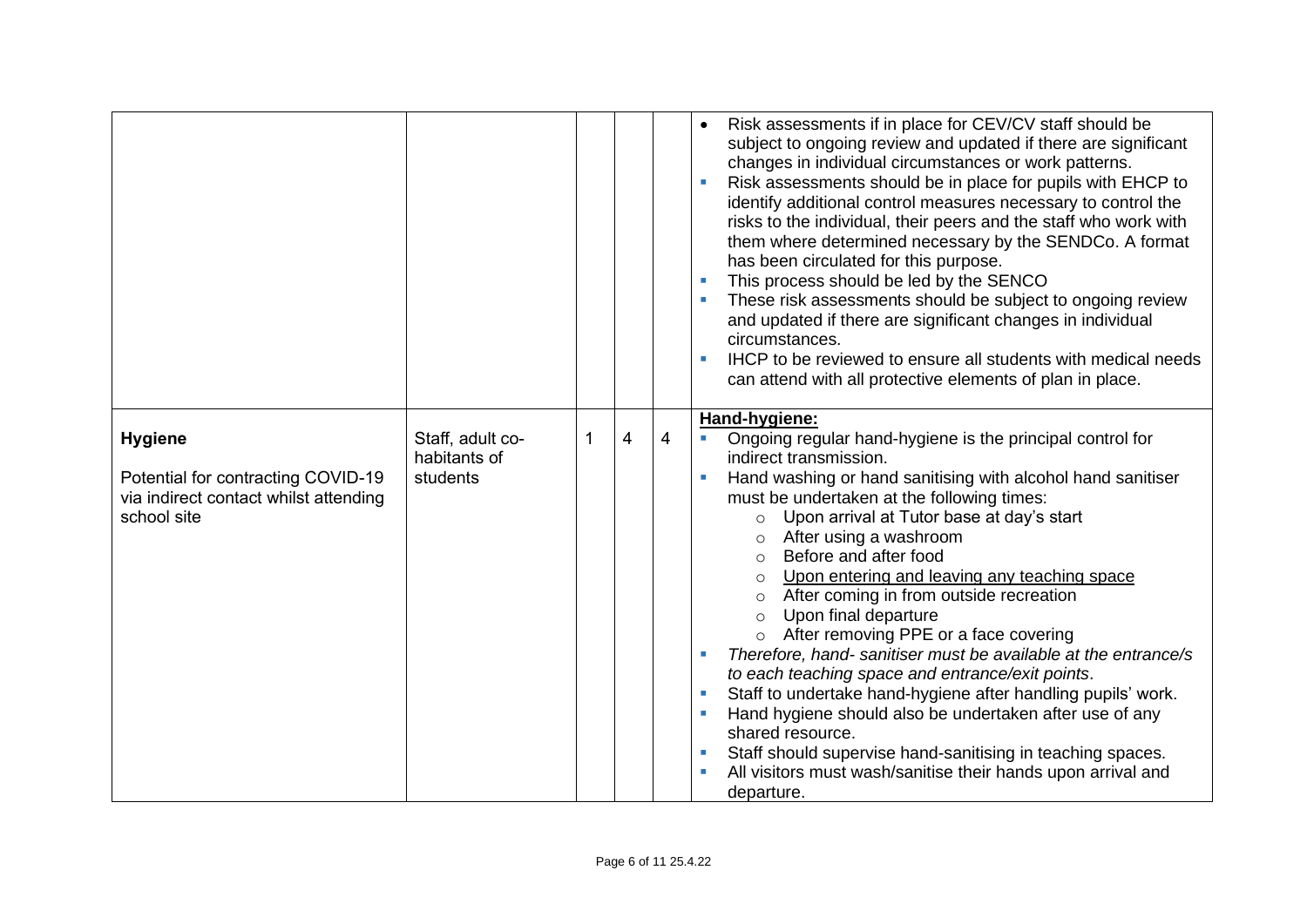|  | <b>Respiratory hygiene:</b><br>Good respiratory hygiene - 'Catch it, Bin it, Kill it' to be<br>followed and modelled as much as possible.<br>Tissues and covered bins to be provided in each room.<br>Behaviours to be taught and modelled at all ages.<br>T.<br>Regular checks of washrooms must be undertaken to ensure<br>that stocks of soap etc are available.<br>Pupil access to washrooms to be controlled to limit numbers<br>$\mathcal{C}$<br>as well as to control behaviour. Year groups have been<br>allocated a set of toilets to use throughout the day in their tutor<br>hubs. Toilets will be checked and cleaned throughout the day<br>and students expected to hand sanitise before and after using<br>the toilet.<br>Message to be reinforced by posters displayed around the site.<br>$\overline{\phantom{a}}$<br>Some pupils with complex needs will struggle to maintain as<br>good respiratory hygiene as their peers. This should be<br>considered in student specific risk assessments in order to<br>support these pupils and the staff working with them. |
|--|--------------------------------------------------------------------------------------------------------------------------------------------------------------------------------------------------------------------------------------------------------------------------------------------------------------------------------------------------------------------------------------------------------------------------------------------------------------------------------------------------------------------------------------------------------------------------------------------------------------------------------------------------------------------------------------------------------------------------------------------------------------------------------------------------------------------------------------------------------------------------------------------------------------------------------------------------------------------------------------------------------------------------------------------------------------------------------------|
|  | <b>Cleaning:</b><br>All rooms utilised in the timetable should be cleaned at least<br>daily.<br>Reduction in displays around rooms to limit clutter and<br>potential for trapped dirt to gather.<br>Clear desk policy: staff to clear hard surfaces to allow for<br>cleaning.<br>A cleaner-disinfectant conforming to BSEN1276 is used.<br>Launder cloths daily or use disposable paper rolls.<br>W.<br>Cleaning protocol circulated.<br>Regularly touched hard-surfaces to be sanitised: tables, desk<br>tops, light switches, keyboards/mouse, phones, taps, and flush<br>handles.<br>Cleaner-disinfectant and paper towel to be located in teaching<br>spaces for staff to take ownership of cleaning in their own                                                                                                                                                                                                                                                                                                                                                                |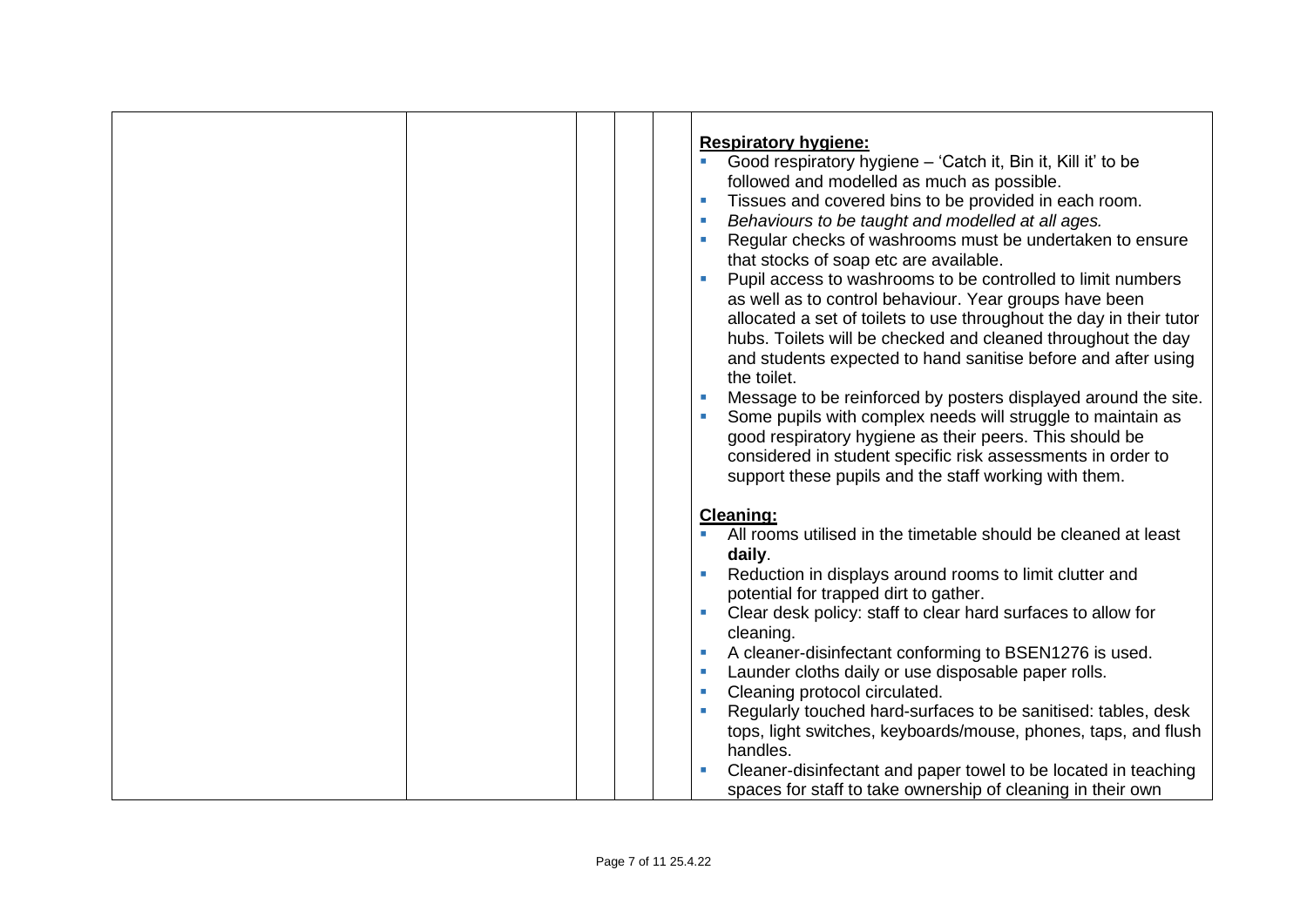|                                                                                                                                                |                        |   |   |   | teaching space as the need arises i.e. to clean if a child<br>coughs/sneezes on a desk top etc.<br>Cleansing wipes to be located by photocopiers to allow users<br>to wipe buttons/touchscreen after each use.<br>Refer to Cleaning Guidance for full details of cleaning<br>methodology plus COSHH risk assessment details.                                                                                                                                                                                                                                                                                                                                                                                                                                                                                                                                                                                                                                                                                                                                                                                                                                                                                                                                                                                                                                                                       |
|------------------------------------------------------------------------------------------------------------------------------------------------|------------------------|---|---|---|----------------------------------------------------------------------------------------------------------------------------------------------------------------------------------------------------------------------------------------------------------------------------------------------------------------------------------------------------------------------------------------------------------------------------------------------------------------------------------------------------------------------------------------------------------------------------------------------------------------------------------------------------------------------------------------------------------------------------------------------------------------------------------------------------------------------------------------------------------------------------------------------------------------------------------------------------------------------------------------------------------------------------------------------------------------------------------------------------------------------------------------------------------------------------------------------------------------------------------------------------------------------------------------------------------------------------------------------------------------------------------------------------|
| <b>First Aid</b><br>Potential for contracting COVID-19<br>from direct and indirect contact with<br>child due to administration of First<br>Aid | <b>First Aid staff</b> | 1 | 4 | 4 | No Covid specific measures for non Covid related First Aid<br>other than normally practiced.<br>If people report to First Aid with COVID-19 symptoms, beyond<br>testing temperature if needed, they should NOT be treated by<br>First Aid but should be shown to a separate isolation room<br>where they can be isolated until they return home. They<br>should be required to cover their mouths with a tissue/paper<br>towel until this happens.<br>A contactless thermometer is available to take a temperature.<br>PPE will nevertheless be worn as described above.<br>Have a room set aside for this eventuality and have a supply of<br>tissues/paper towels on hand – medical room next to office<br>PPE - please note:<br>PPE for the purposes of infection control in the form of gloves,<br>$\mathcal{L}_{\mathcal{A}}$<br>face masks/respirators and face shields must be used with<br>caution as cross contamination of the virus can occur with<br>PPE.<br>If disposable gloves are worn, change them frequently by<br>removing them from the wrist and continue to wash your<br>hands.<br>PPE face masks/respirators must be removed by the ear<br>$\overline{\phantom{a}}$<br>pieces/ties. Face shields by the back of the securing band. In<br>all cases avoid touching the front of the mask/shield which<br>could be contaminated.<br>Always wash your hands after removing PPE |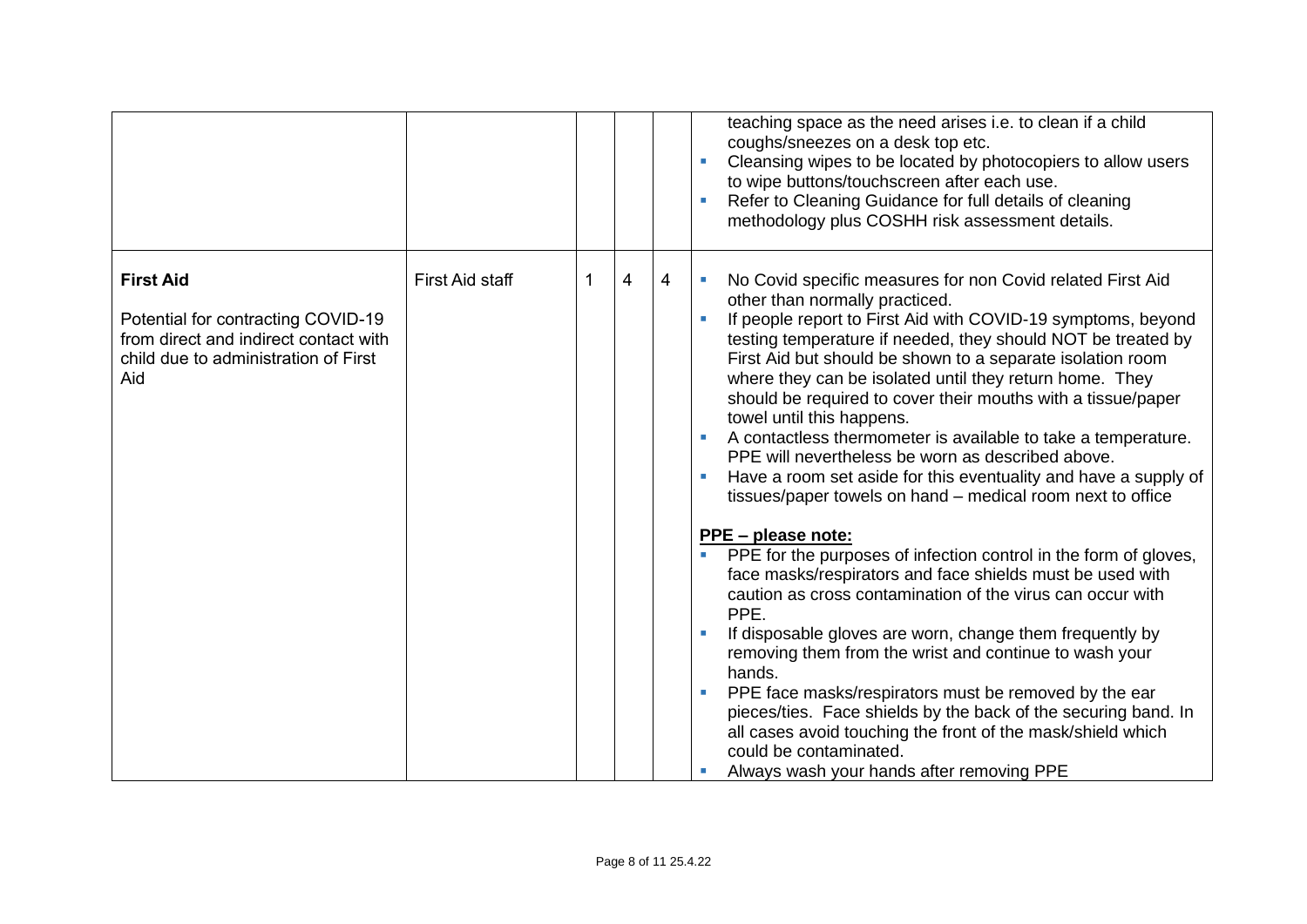|                                                                                                                   |                                              |   |                |   | PPE can be a flawed control measure if used incorrectly. It<br>relies on good fit and correct usage. It can itself become<br>contaminated. Do not let wearing PPE lull you into a false<br>sense of security and avoid prolonged close, face to face<br>contact as the control measure of first choice.<br>Briefing document for safe use of PPE circulated.<br>$\circ$                                                                                                                                                                                                                                                                                                                                                                                                                                                                                                                                                                                                                                                                                                                                                                                                                                                                                                                                                                                                                                                                                |
|-------------------------------------------------------------------------------------------------------------------|----------------------------------------------|---|----------------|---|--------------------------------------------------------------------------------------------------------------------------------------------------------------------------------------------------------------------------------------------------------------------------------------------------------------------------------------------------------------------------------------------------------------------------------------------------------------------------------------------------------------------------------------------------------------------------------------------------------------------------------------------------------------------------------------------------------------------------------------------------------------------------------------------------------------------------------------------------------------------------------------------------------------------------------------------------------------------------------------------------------------------------------------------------------------------------------------------------------------------------------------------------------------------------------------------------------------------------------------------------------------------------------------------------------------------------------------------------------------------------------------------------------------------------------------------------------|
| <b>Lack of ventilation</b><br>Potential for contracting COVID-19<br>via direct contact due to poor<br>ventilation | Staff, adult co-<br>habitants of<br>students | 1 | $\overline{4}$ | 4 | Ensure rooms are well ventilated by opening windows and that<br>a comfortable teaching environment is maintained. You should<br>balance the need for increased ventilation while maintaining a<br>comfortable temperature.<br>Identify any poorly ventilated spaces as part of your risk<br>assessment and take steps to improve fresh air flow in these<br>areas, giving particular consideration when holding events<br>where visitors such as parents are on site, for example, school<br>plays.<br>Opening external windows can improve natural ventilation, and<br>in addition, opening internal doors can also assist with creating<br>a throughput of air. If necessary, external opening doors may<br>also be used (if they are not fire doors and where safe to do<br>so).<br>Air handling units and other mechanical ventilation systems<br>should be used if the school has these. It should be ensured<br>that these systems are not set to air re-circulation only.<br>Re-circulating only air-conditioning systems not to be used in<br>place of open windows and fresh air ventilation but can be<br>used where a source of fresh air is provided.<br>Source of fresh air to be maintained in winter months when<br>weather is colder whilst maintaining statutory minimum<br>temperatures by:<br>Open all windows by a small amount<br>$\circ$<br>Opening doors to aid cross-ventilation (subject to<br>controls for fire doors above) |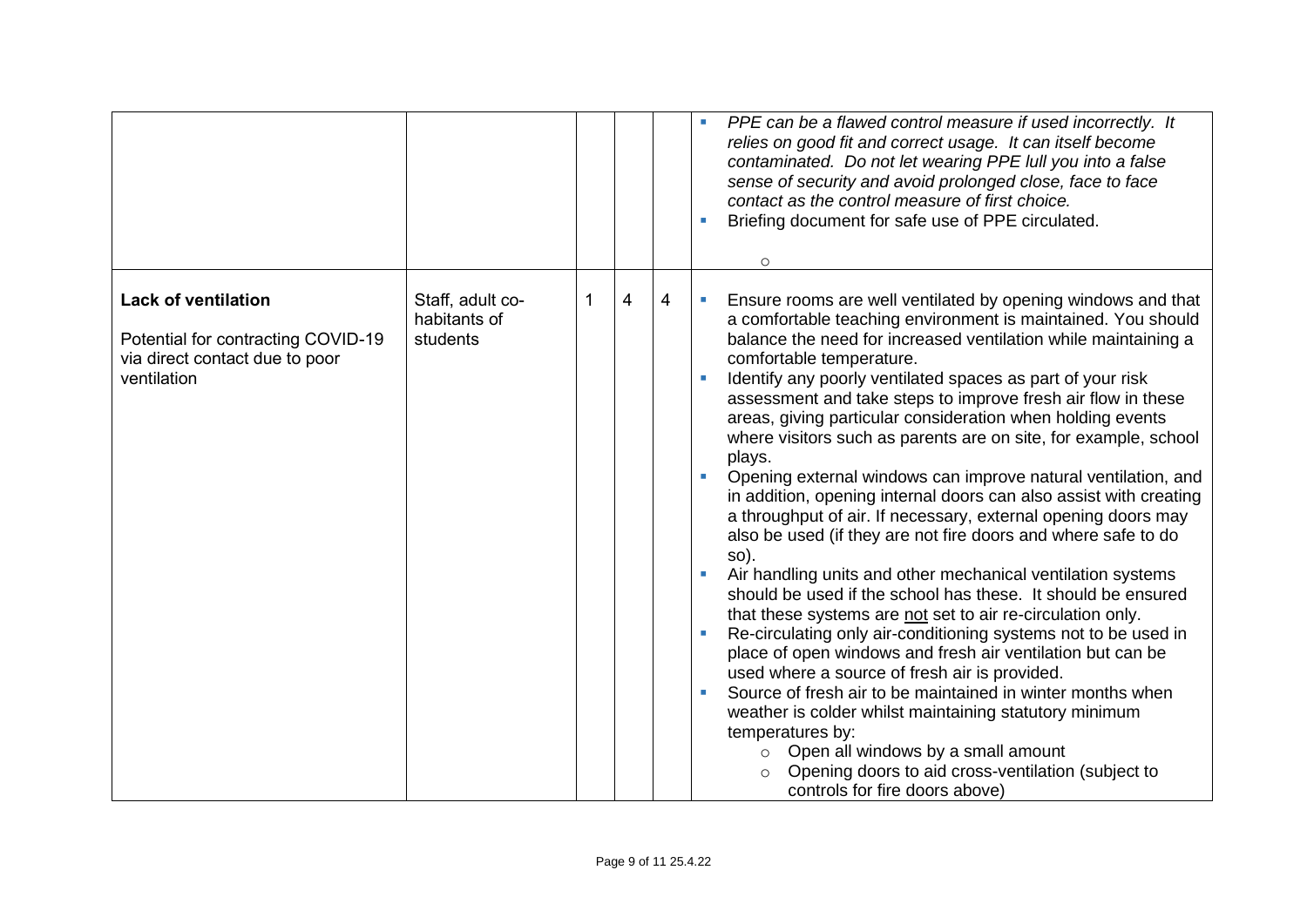|                                                                                                           |                 |                |                |   | 'Flush' rooms at break times by opening all windows to<br>fullest extent for 2 minutes.<br>Allow pupils to wear jumpers/hoodies/coats.<br>$\circ$                                                                                                                                                                                                                                                                                                                                                                                                                                                                                                                                                                                                                                                                                                                                                                                                                                                                                                                                                                                                                                                                                                                                                                                                                                                                                                          |
|-----------------------------------------------------------------------------------------------------------|-----------------|----------------|----------------|---|------------------------------------------------------------------------------------------------------------------------------------------------------------------------------------------------------------------------------------------------------------------------------------------------------------------------------------------------------------------------------------------------------------------------------------------------------------------------------------------------------------------------------------------------------------------------------------------------------------------------------------------------------------------------------------------------------------------------------------------------------------------------------------------------------------------------------------------------------------------------------------------------------------------------------------------------------------------------------------------------------------------------------------------------------------------------------------------------------------------------------------------------------------------------------------------------------------------------------------------------------------------------------------------------------------------------------------------------------------------------------------------------------------------------------------------------------------|
| <b>Cleaning tasks</b><br>Potential for indirect contracting of<br>COVID-19 whilst undertaking<br>cleaning | Cleaning staff  | 1              | $\overline{4}$ | 4 | See separate cleaning guidance and associated risk<br>assessments.<br>Cleaners' PPE to be disposable gloves and disposable or<br>laundered aprons.<br>FFP2/FFP3/N95 respirators are for direct contact (within 2m<br>for >15minutes) with an individual who is displaying symptoms<br>so should NOT normally be required for these tasks - refer to<br>cleaning guidance. See exception below.<br>If not disposable, laundered aprons should be washed on the<br>hottest wash possible for the clothing concerned<br>Removed PPE to be double-bagged for disposal.<br><b>I</b><br>A disinfectant/cleaner (either combined or separate) to be<br>used. Ensure that this has a confirmed viricidal action.<br>Usual COSHH risk assessment findings to be followed in<br>respect of chemical safety and use.<br>Please refer to Cleaning Guidance for full details of cleaning<br>methodology plus a suggested example cleaner/disinfectant.<br>Launder cloths daily or use disposable paper rolls.<br>All staff to follow a 'clear-desk' policy to enable regular<br>cleaning of all hard surfaces.<br>Unnecessary paperwork and displays to be removed to allow<br>surfaces to be sanitised.<br>Cleaning of isolation room: if visual contamination is evident in<br>the room e.g. saliva on table surfaces etc then PPE in the form<br>of gloves, apron, and respirator to be worn for clean.<br>Contaminated area to be pre-treated with Titan sanitiser. |
| <b>Transport</b><br>Potential for direct and/or indirect                                                  | <b>Students</b> | $\overline{2}$ | 3              | 6 | The Trust is not the principal duty holder in respect of<br>$\overline{\phantom{a}}$<br>transport, organised by others. The strategy will therefore be to<br>cooperate with and communicate the risk assessment findings                                                                                                                                                                                                                                                                                                                                                                                                                                                                                                                                                                                                                                                                                                                                                                                                                                                                                                                                                                                                                                                                                                                                                                                                                                   |